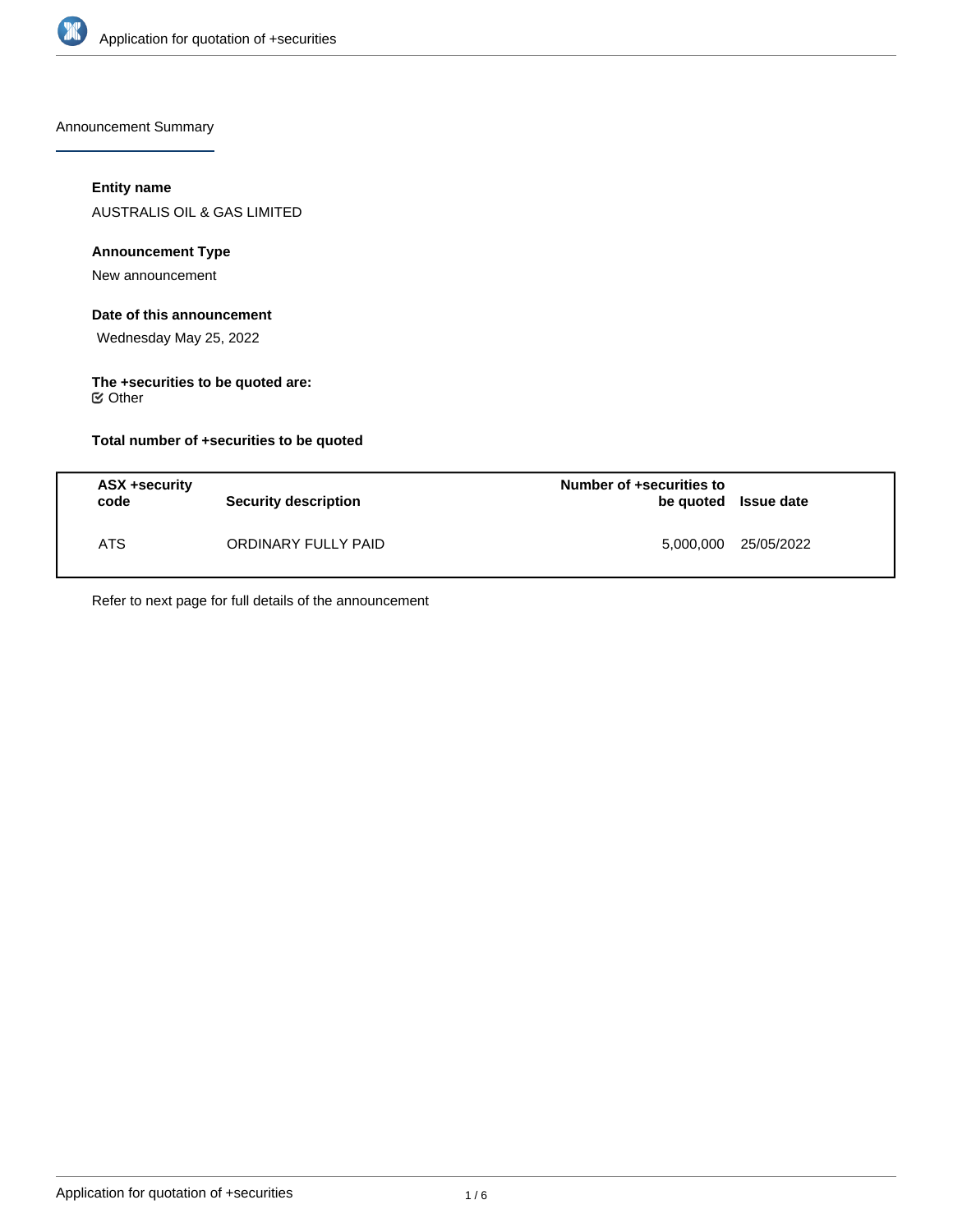

Part 1 - Entity and announcement details

## **1.1 Name of entity**

AUSTRALIS OIL & GAS LIMITED

We (the entity named above) apply for +quotation of the following +securities and agree to the matters set out in Appendix 2A of the ASX Listing Rules.

**1.2 Registered number type** ABN

**Registration number** 34609262937

**1.3 ASX issuer code** ATS

**1.4 The announcement is**

New announcement

#### **1.5 Date of this announcement**

25/5/2022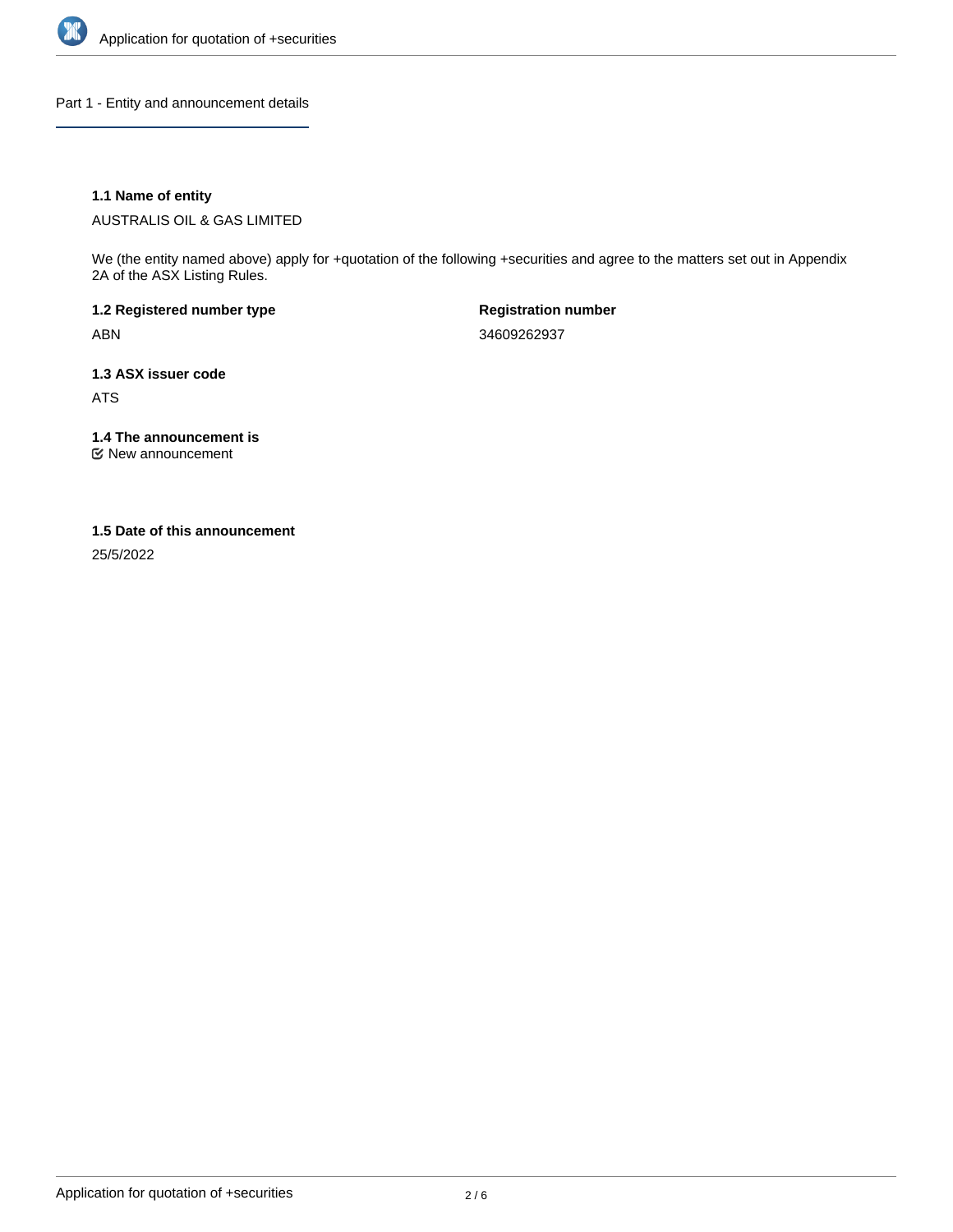

## Part 2 - Type of Issue

**2.1 The +securities to be quoted are:**

Other

- **2.2 The +securities to be quoted are:**
- Additional +securities in a class that is already quoted on ASX ("existing class")

**2.3c Have these +securities been offered under a +disclosure document or +PDS?** No

**2.3d Please provide any further information needed to understand the circumstances in which you are applying to have these +securities quoted on ASX, including why the issue of the +securities has not been previously announced to the market in an Appendix 3B**

The Board approved the issue of ordinary shares and the subscription for those shares by the Trustee of the Australis Employee Equity Incentive Plan Trust occurred conterminously.

**2.4 Any on-sale of the +securities to be quoted within 12 months of their date of issue will comply with the secondary sale provisions in sections 707(3) and 1012C(6) of the Corporations Act by virtue of:** The publication of a cleansing notice under section 708A(5), 708AA(2)(f), 1012DA(5) or 1012DAA(2)(f)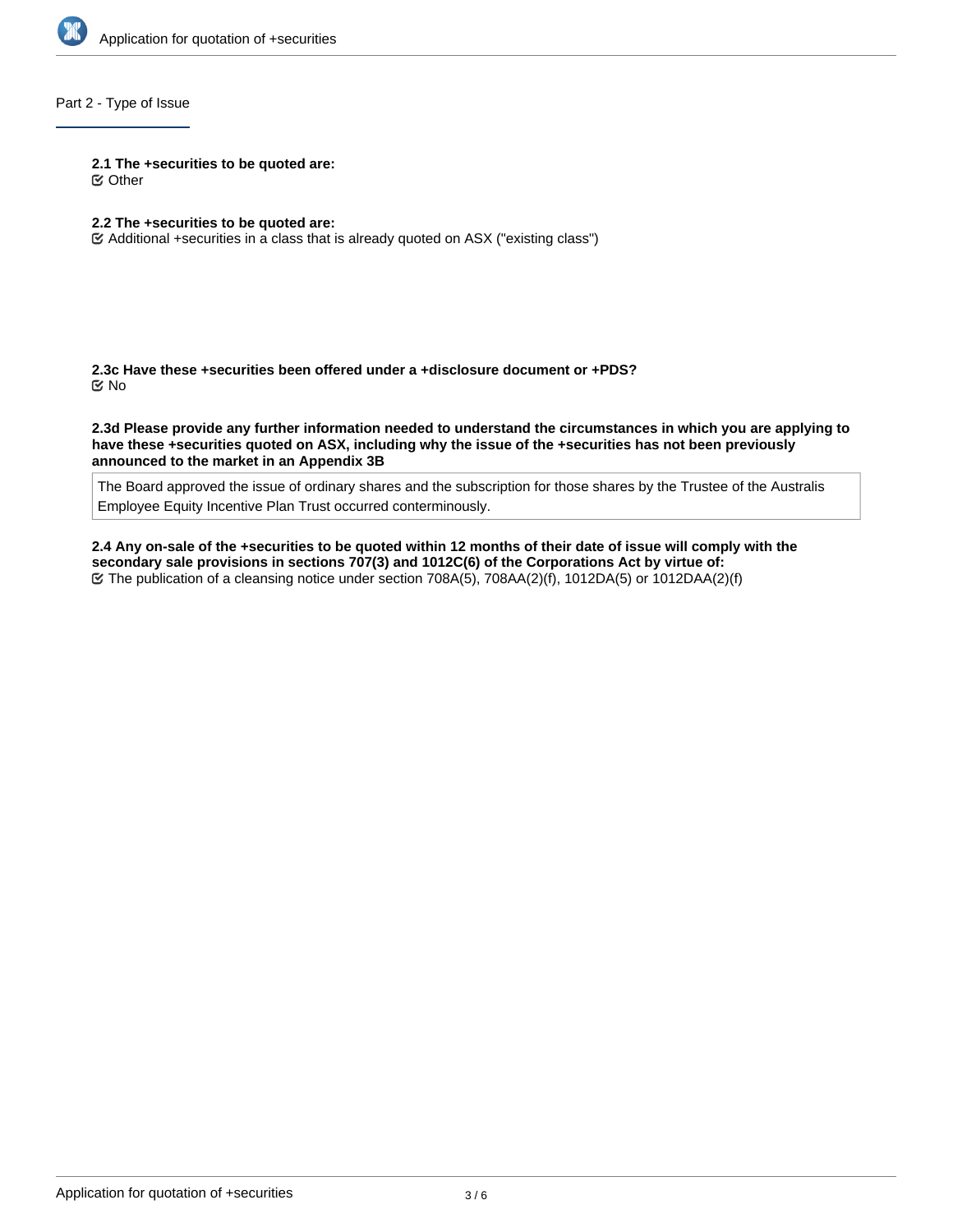

Part 3B - number and type of +securities to be quoted (existing class) where issue has not previously been notified to ASX in an

Appendix 3B

## **Additional +securities to be quoted in an existing class**

**ASX +security code and description** ATS : ORDINARY FULLY PAID

#### **Issue date**

25/5/2022

**Will the +securities to be quoted rank equally in all respects from their issue date with the existing issued +securities in that class?** Yes

Issue details

| Number of +securities to be quoted<br>5,000,000                                  |                                        |
|----------------------------------------------------------------------------------|----------------------------------------|
| Are the +securities being issued for a cash consideration?<br>$\mathfrak{C}$ Yes |                                        |
| In what currency is the cash consideration being paid?                           | What is the issue price per +security? |
| AUD - Australian Dollar                                                          | AUD 0.05710000                         |

## **Any other information the entity wishes to provide about the +securities to be quoted**

**The purpose(s) for which the entity is issuing the securities**

**Other** 

#### **Please provide additional details**

Issue of ordinary fully paid shares to the Trustee of the Australis Employee Equity Incentive Plan Trust for the purpose of meeting the Trust's obligations in respect of the settlement of the 2021 achieved short term incentive and to satisfy the estimated number of vested Performance Rights likely to be exercised in 2022.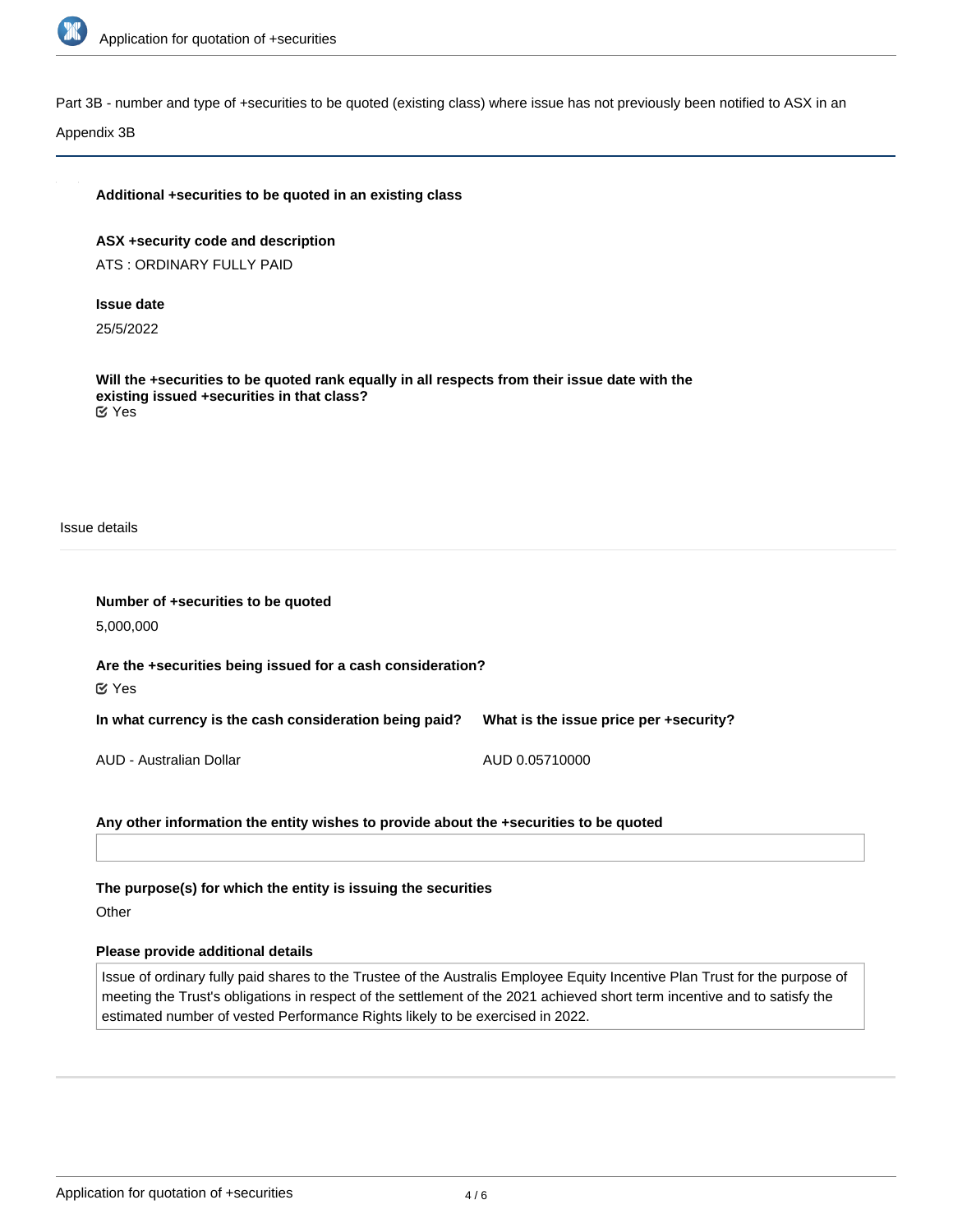

Part 4 - Issued capital following quotation

**Following the quotation of the +securities the subject of this application, the issued capital of the entity will comprise:**

**(A discrepancy in these figures compared to your own may be due to a matter of timing if there is more than one application for quotation/issuance currently with ASX for processing.)**

**4.1 Quoted +securities (total number of each +class of +securities quoted on ASX following the +quotation of the +securities subject of this application)**

| ASX +security code and description | <b>Total number of</b><br>+securities on issue |
|------------------------------------|------------------------------------------------|
| ATS : ORDINARY FULLY PAID          | 1,243,463,649                                  |

**4.2 Unquoted +securities (total number of each +class of +securities issued but not quoted on ASX)**

| ASX +security code and description                     | Total number of<br>+securities on issue |
|--------------------------------------------------------|-----------------------------------------|
| ATSAC: OPTION EXPIRING VARIOUS DATES EX VARIOUS PRICES | 32,700,000                              |
| ATSAD : PERFORMANCE RIGHTS                             | 43,942,160                              |
| ATSAE : FEE RIGHTS                                     | 38,358,063                              |